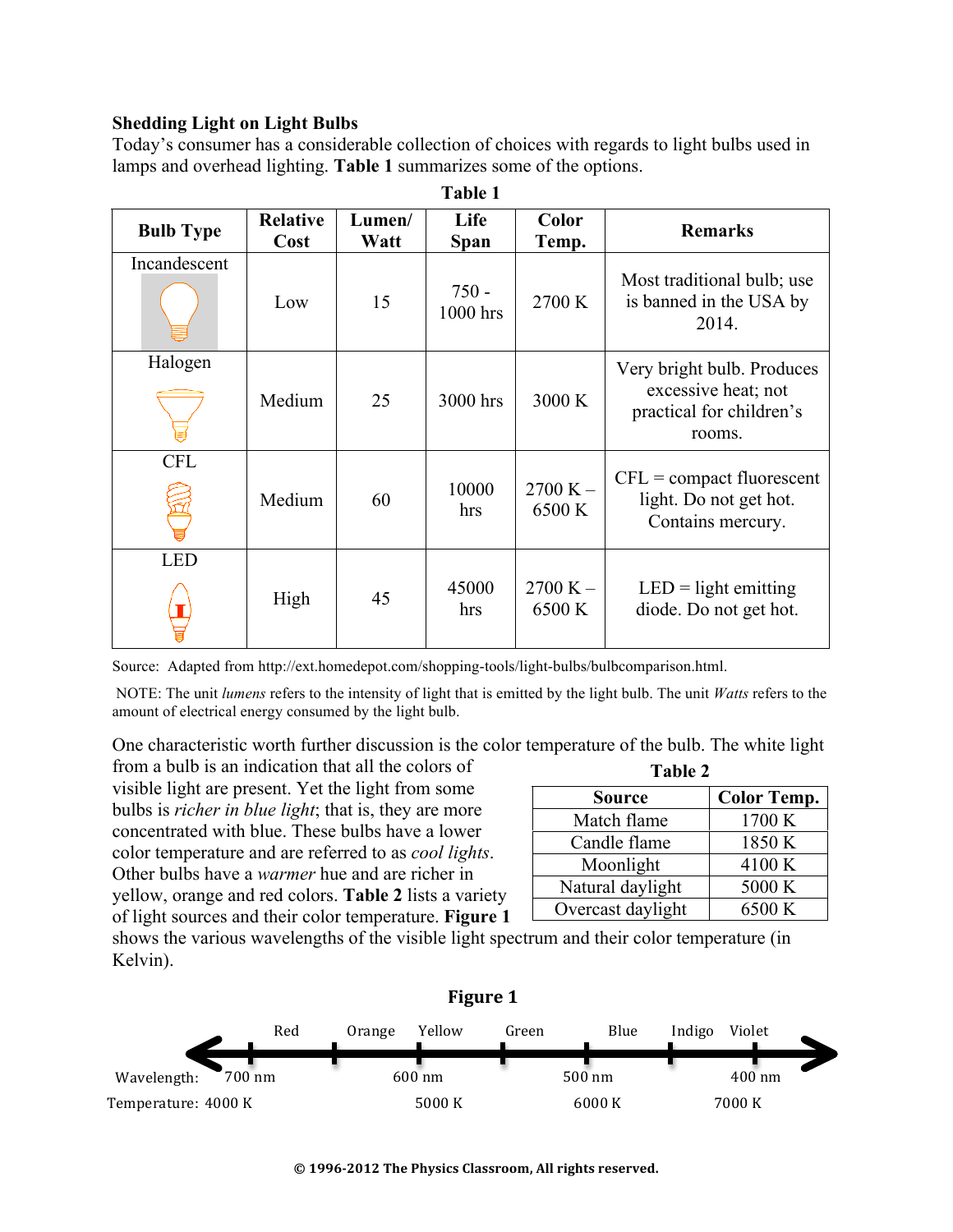The light bulb images are from The Home Depot website:

http://ext.homedepot.com/shopping-tools/light-bulbs/bulbcomparison.html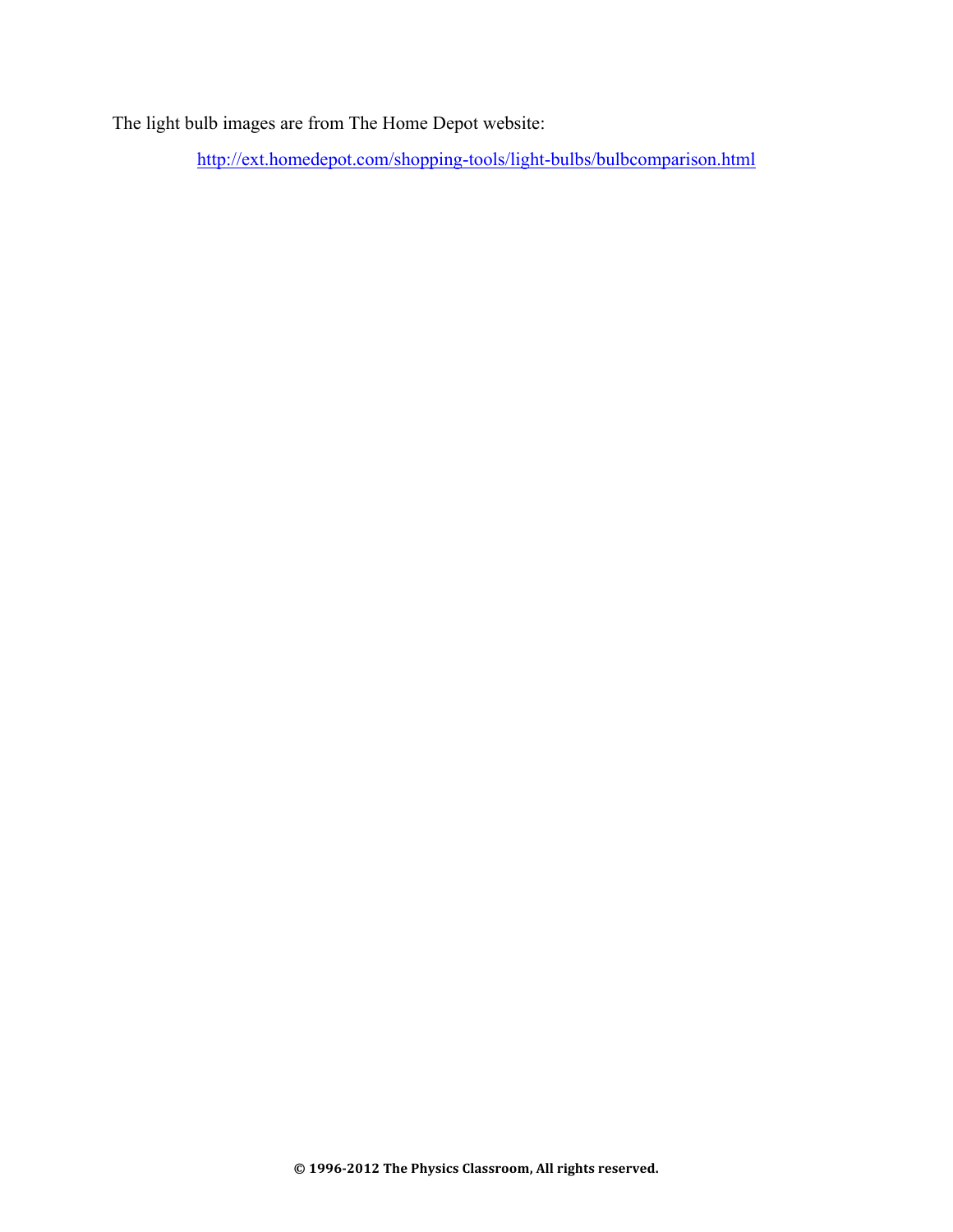## **Questions:**

- 1. An efficient light bulb produces a large amount of light while using a relatively small amount of electricity. Which bulb type in **Table 1** is most energy efficient? a. Compact fluorescent b. Halogen c. Incandescent d. Light emitting diode
- 2. Which column in **Table 1** would provide the best measure of the daily (or monthly) operating cost of a light bulb? a. The **Relative Cost** column b. The **Lumen/Watt** column

c. The **Life Span** column d. The **Color Temperature** column

- 3. Mrs. Penny Pincher wishes to spend as little money as possible on her household lighting. What should she look for when buying a bulb?
	- a. A low relative cost, a low lumen/watt, and a short lifespan.
	- b. A low relative cost, a low lumen/watt, and a long lifespan.
	- c. A low relative cost, a high lumen/watt, and a short lifespan.
	- d. A low relative cost, a high lumen/watt, and a long lifespan.
- 4. LED bulbs are abnormally expensive. Why would a consumer want to buy such a bulb instead of a compact fluorescent bulb?
	- a. They have a shorter life span.
	- b. There is a good range for color temperature.
	- c. Its fun to show the kids a diode that emits light.
	- d. They cost less to operate and they do not have to be replaced as frequently.
- 5. Suppose that the 100-Watt incandescent bulb in a lamp is being replaced by a compact fluorescent bulb. What wattage bulb must be purchased in order for the lamp to be just as bright?

| a. A 25 Watt bulb  | b. A 60 Watt bulb  |
|--------------------|--------------------|
| c. A 100 Watt bulb | d. A 600 Watt bulb |

- 6. Which wavelength of visible light would give a light bulb a *cooler* feel? a. 400 - 500 nm b. 500 - 600 nm c. 600 - 700 nm d. This is not related to wavelength.
- 7. How do increases in the wavelength of light affect the color temperature?
	- a. Increasing the wavelength causes the color temperature to increase.
	- b. Increasing the wavelength causes the color temperature to decrease.
	- c. Increasing the wavelength has no affect upon the color temperature.
	- d. Increasing the wavelength causes the color temperature to first increase, then decrease.